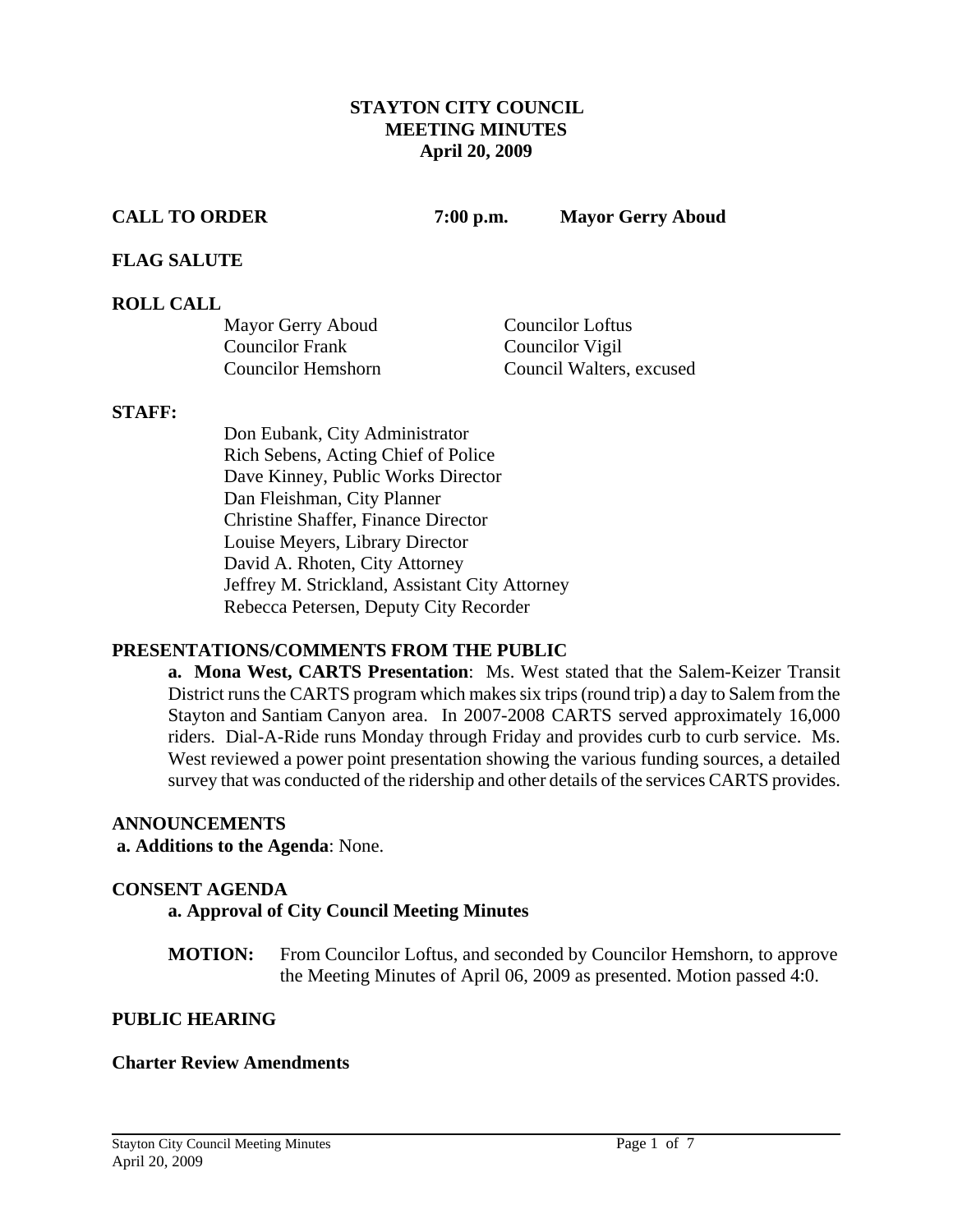- **a. Commencement of public hearing:** Mayor Aboud opened the public hearing at 7:25 pm.
- **b. Staff Report:** Mr. Eubank stated that the Charter Review Committee, Mayor and Council have reviewed the existing Charter and have made numerous changes. The purpose for this meeting is to hear public testimony regarding the proposed changes.
- **c. Proponent's Testimony:** None.
- **d. Opponent's Testimony:** Lee Hazelwood, Stayton. Mr. Hazelwood stated that he is opposed to the draft charter document for various reasons and would specifically like to see the language for Voter Approval of Annexations added back into the draft. The Charter Review Committee put a lot of thought and time into the document and felt very strongly that the language on voter approval should be added. Referring to State Statute, Mr. Hazelwood stated that all annexations should be voted on by the citizens no matter the size.

Referring to the Abstract of Election Results from the November 2008 Election, Mr. Hazelwood stated that more citizens in Stayton need to get out and vote, as only two thirds voted in the last election.

- **e. General Testimony:** Brian Quigley, Stayton. Referring to Chapter III Elected and Appointive Officials, Section 11 Qualifications of Elected Officials, and, Chapter VII Vacancies In Office, Section 26 Vacancies, Mr. Quigley stated that "a vacancy would occur if a candidate was convicted of a public offense punishable by loss of liberty", but yet in the qualifications section there is nothing that talks about convictions.
- **f. Questions from the Public:** None.

# **g. Questions from the Council:**

1. Mr. Hazelwood was asked if the issue of voter approval of annexations was brought up by the Charter Review Committee.

Mr. Hazelwood answered in the affirmative.

2. It would be unreasonable to have all annexations be voted on by the citizens.

# **h. Staff Summary:** None.

**i. Close of Hearing:** There being no additional testimony, Mayor Aboud closed the public hearing at 7:37 pm.

# **j. Council Deliberation:**

1. If it were a health issue could Department of Environmental Quality (DEQ) be able to force the City to annex the property into the city limits?

Mr. Rhoten stated no.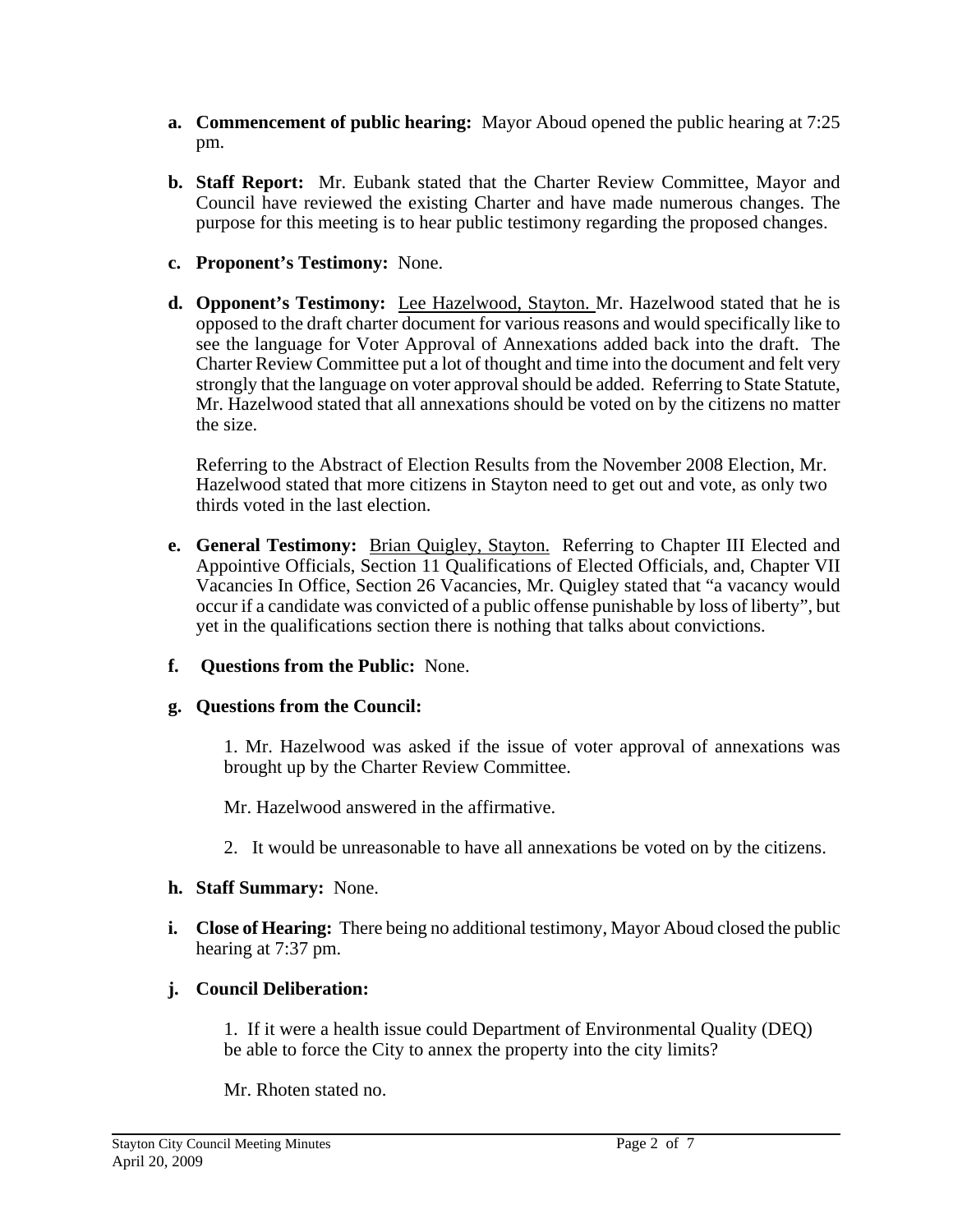2. The city code currently has language for voter approval of annexations and it doesn't need to be in the Charter also, as the current language in the code is good for Stayton right now.

# **k. Council Decision:**

 **MOTION:** From Councilor Frank, and seconded by Councilor Hemshorn, that the language for approval of all annexations be put back into the proposed charter. **Motion passed:** 2:2 (Frank & Hemshorn, aye) (Loftus & Vigil, nay). Mayor Aboud broke the tie vote voting aye.

 **DISCUSSION**: Staff was asked to amend the draft to include the voter approval of annexation language, and to bring back the election cycle dates to the Council at their next regularly scheduled meeting.

# **UNFINISHED BUSINESS**

## **Proposed Code Amendments Revising Outdoor Lighting Standards**

**a.** Staff Report: Mr. Fleishman stated that the standards for lighting of pedestrian walkways have been amended to clarify the distinction between sidewalks with a development and pedestrian trails adjacent to a development. The proposed code language uses terms for different types of pedestrian trails as described in the Parks and Recreation Master Plan.

## **b. Council Deliberation:**

1. In response to a question regarding lighting of parks and open space, Mr. Fleishman stated that rustic trails built in accordance with the Parks and Recreation Master Plan shall not be illuminated.

## **c. Council Decision:**

**Motion:** From Councilor Hemshorn, and seconded by Councilor Frank, to move to direct that Ordinance (unnumbered) amending the Stayton Municipal Code, Title 17 to Revise the Outdoor Lighting Standards be read for the first time by title only. **Motion passed:** 4:0.

The Deputy City Recorder read the proposed ordinance for the first time by title only.

**Motion:** From Councilor Hemshorn, and seconded by Councilor Frank, to move to approve the first reading of Ordinance (unnumbered), amending the Stayton Municipal Code, Title 17 to Revise the Outdoor Lighting Standards. **Motion passed**: 4:0.

The Ordinance was assigned number 909.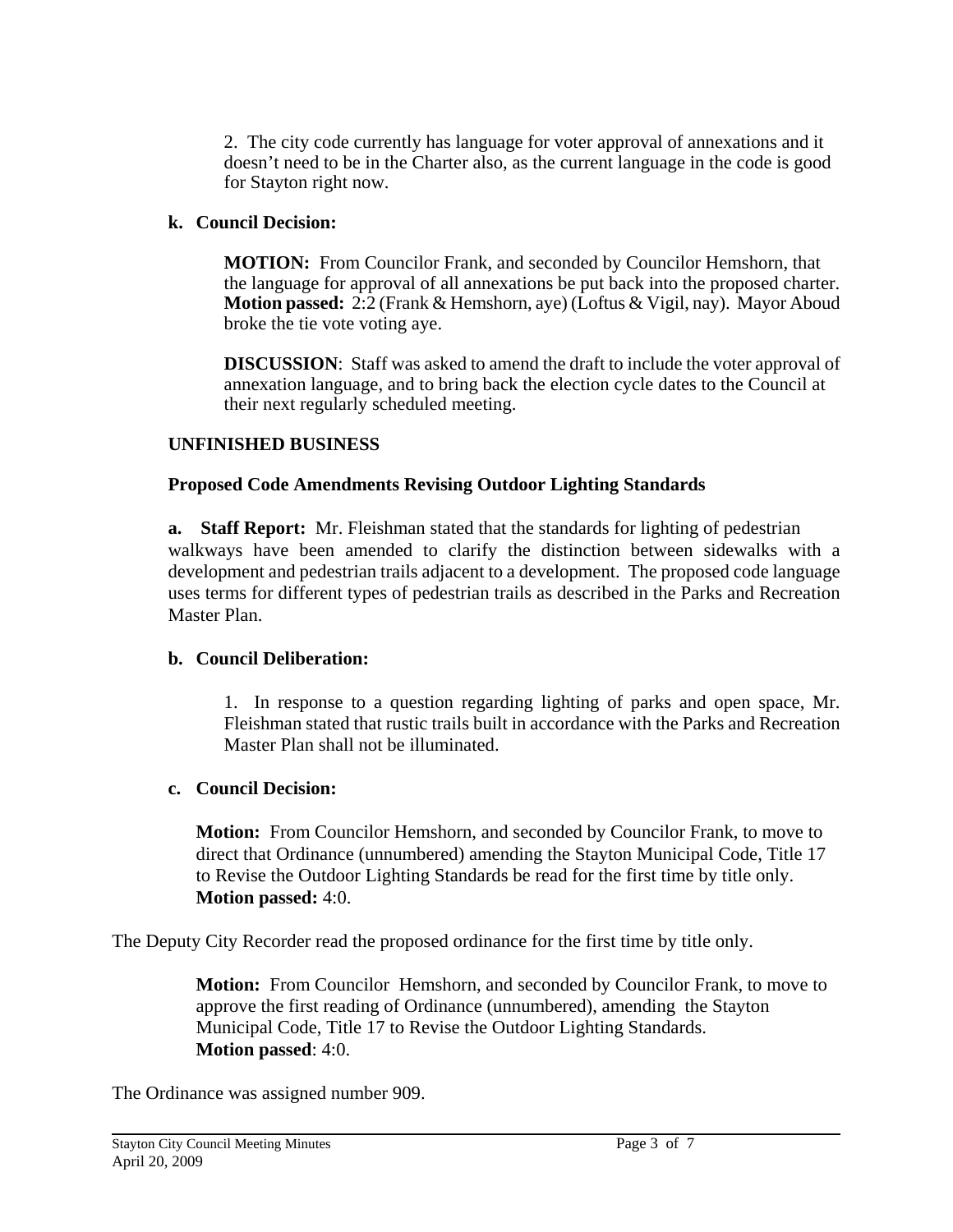**Motion**: From Councilor Hemshorn, and seconded by Councilor Frank, to move to direct that Ordinance No. 909, amending the Stayton Municipal Code, Title 17 to Revise the Outdoor Lighting Standards be read for the second time by title only. **Motion passed**: 4:0.

Ms. Petersen read Ordinance No. 909 for the second time by title only.

**Motion:** From Councilor Hemshorn, and seconded by Councilor Frank, to move to approve the second reading of Ordinance No.909 and direct the Mayor to execute the Ordinance as enacted. **Motion passed** 4:0.

# **Code Amendments to Standards and Procedures for Master Planned Developments (MPD).**

**a. Staff Report:** Mr. Fleishman stated that the proposed amendments to the Standards and Procedures for Master Planned Developments were drafted to reduce the amount of detailed information that must be initially submitted to the Planning Commission. This would allow the Planning Commission's first review of the development to be at a conceptual level that would provide goals and a general outline of what the applicant is proposing. The amendments include adding design standards for single family homes such as architectural details on all sides, required landscaping, and setting locations for building envelopes, standards for open space design and pedestrian access, including reasonable access to the shoreline adjacent to the river, ditches, Mill Creek or wetlands. The proposed amendments allow some modification to the requirements for block length and street layout and would allow uses not otherwise permitted such as neighborhood retail in an MPD, and, incentives for exceeding the design standards are increased.

# **b. Council Deliberation:**

1. What is the street width and are these skinny streets with parking on one side only?

Mr. Fleishman answered in the affirmative, and stated that page 9, e. Streets, 1) Street right of way width may be reduced to 50 feet if all four different items listed are met.

2. Has the fire district been contacted regarding the street design standards, the street widths and skinny streets with parking on one side only?

 Mr. Fleishman stated no, and explained that in order to keep two travel lanes open parking can only be on one side of the street, you would still have two lanes but only one parking strip.

 Mr. Kinney referring to page 10, 3) stated that approval of street designs shall be required from the Public Works Director after consultation with the Fire Chief. He then explained various "skinny street" designs that have been done in Portland and Eugene, using only a 22 foot width. Circulation, traffic volume and the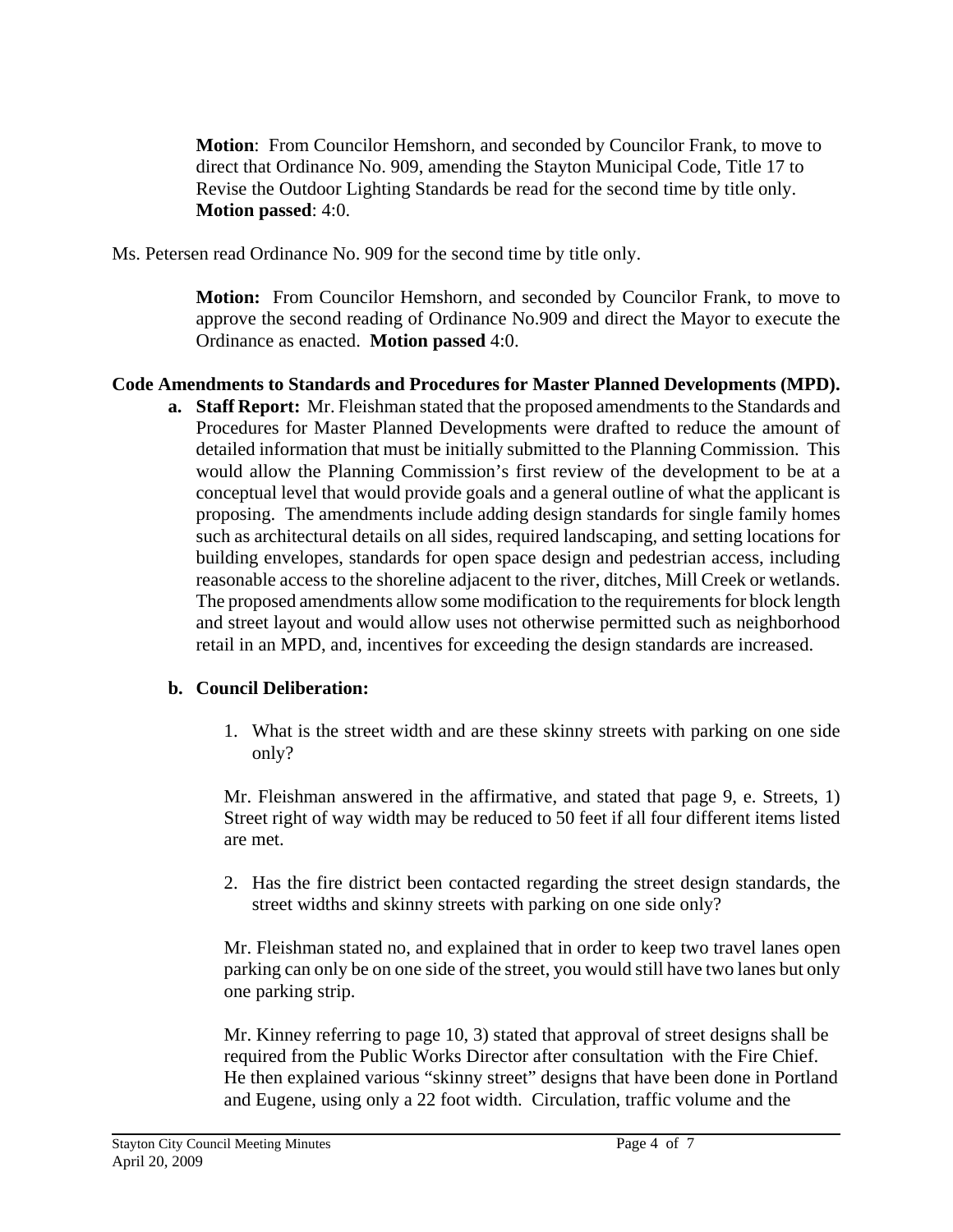parking situation is all taken into consideration when reviewing appropriate street widths in the development. Since the fire district participates in the Pre- Design Meetings, they would voice their concerns about the street widths if they did not feel them appropriate.

 3. Page 2, item 6) is this a needed requirement for someone when they are submitting an application or can they do this later?

 Mr. Fleishman stated that this is a current requirement in the code and not being added, the reason for the requirement is to see where the vegetation is located in conjunction to proposed structures, location of streets, etc.

4. Page 2, Professional Design Team, is this really necessary?

 Referring to Page 7, 2. Design Standards, Mr. Fleishman stated that the provision is already required in the code, this amendment would be moving the language to another section of the code.

5. What type of housing units are allowed in the Master Planned Development?

 Mr. Fleishman stated that various housing types are allowed, single family attached and also single family detached.

6. How can the city accommodate the parking for a sufficient amount of cars?

 Mr. Fleishman stated that the detached single family homes are still required to have two off street parking spaces and an overflow parking area would be required for the development.

**c. Council Decision:** Due to the various changes requested, staff will make revisions in the draft documents and bring them back to the Council at their next meeting.

# **NEW BUSINESS**

# **OLCC Change of Ownership Application – Bella's Italian Grill (from O'Malley's)**

- **a. Staff Report:** Mr. Sebens stated that the application is for a Change of Ownership Liquor License Application from O'Malley's On First, to Bella's Italian Grill I. Detective Meeker conducted a background investigation of the business and applicants, and found nothing out of the ordinary and no reason or legal authority to recommend denial of the application.
- **b. Council Deliberation:** The question was raised as to whether or not the establishment was selling alcohol without a license during the change over period of owners. Mr.

Sebens stated that staff would research the issue and bring it back to the Council at their next meeting.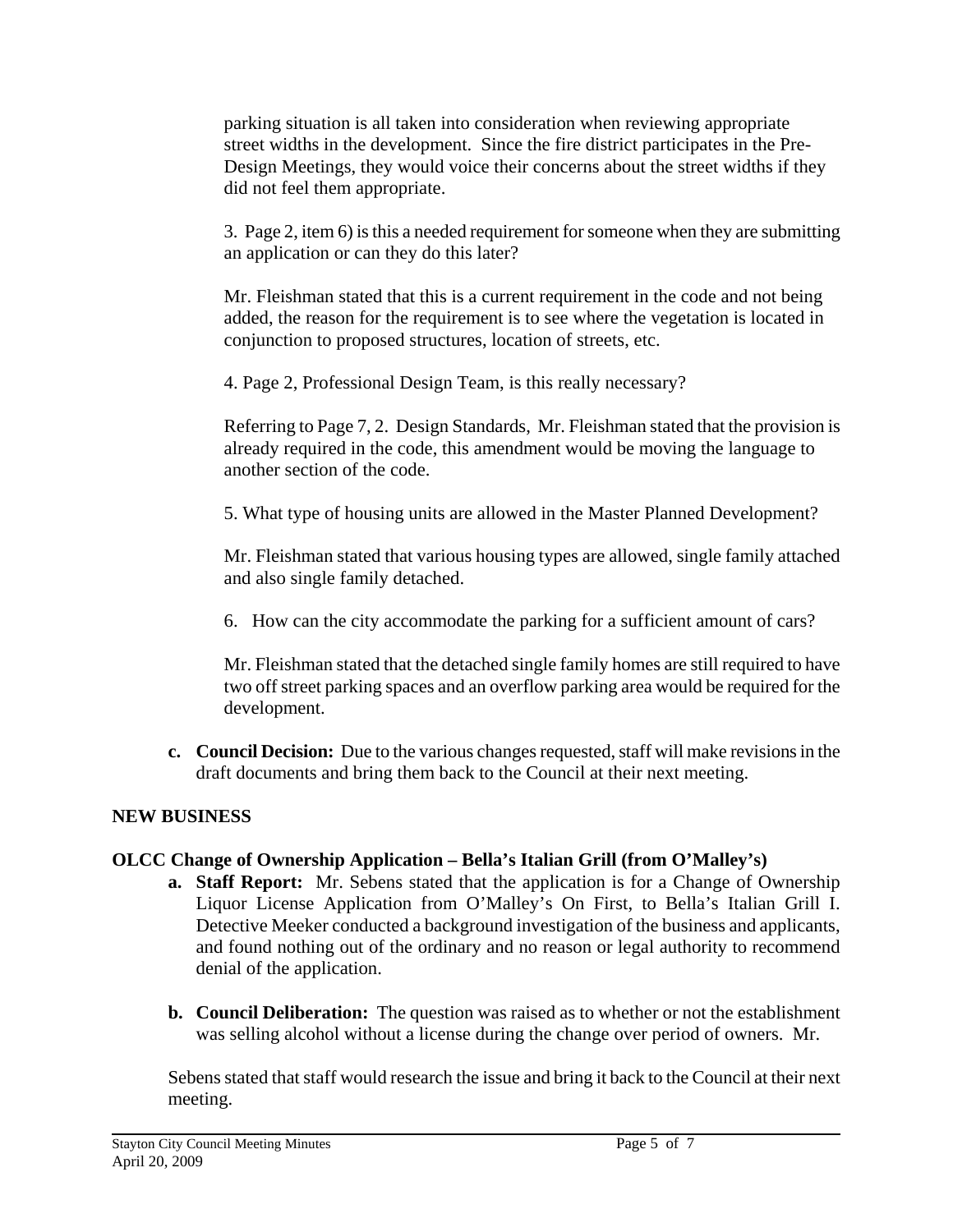# **STAFF/COMMISSION REPORTS**

## **City Administrator's Report – Don Eubank**

 **a. City Administrator's Evaluation:** Mr. Eubank invited council members to stop by and talk to him if they had any questions regarding the City Administrator evaluation process.

## **Finance Director's Report – Christine Shaffer**

**a. Monthly Finance Department Report:** Ms. Shaffer reviewed the finance department staff report.

## **Acting Police Chief's Report – Rich Sebens**

- **a. Statistical Report March 2009:** Mr. Sebens stated that the past month there has been an increase in business and residential burglaries and larceny. The detectives are working hard on the cases and have made some progress on solving them. The larceny cases were from two juveniles breaking into cars, they were caught in the act and were arrested.
- **b. Police Officer Positions:** Mr. Sebens stated that Dean Butler was hired in August 2008 to replace an officer who left earlier in the year, and Scott Mumey was hired in September 2008. Both officers have graduated from the Academy and are doing well.

## **Library Director's Report – Louise Meyers**

 **a. March Activities/Statistics:** Ms. Meyers explained the new format for the monthly statistics report showing cumulative data for the Library which she is then able to use for her annual reporting to the state. The checkouts have increased 21% from last year and the program attendance is up. In response to a question as to why the checkouts for non-resident fees are down, Ms. Meyers stated that some don't have the money to pay the fines, and also with the state of the economy that could be a factor as well.

## **Public Works Director's Report – Dave Kinney**

 **a. Design Engineer for Waste Water Treatment Plant (WWTP) Improvements:** Mr. Kinney stated that five engineering firms conducted a walk through of the WWTP but only two submitted proposals for the design engineer; Black & Veatch and Keller Associates. The choice of the group is to select Keller Associates but no final recommendation has been made until a final dollar amount is received from the engineer.

**b. Monthly Operating Report:** Mr. Kinney reviewed the Project Status Report and the Water Main Improvements that are currently being done. Councilor Loftus thanked Mr. Kinney for preventing possible litigation with a citizen regarding a sidewalk water pipe issue.

## **Pool Manager – Rebekah Meeks**

 **a. March Monthly Operating Report:** Ms. Meeks reported that all is well at the pool, and that rentals are up from the year before.

**PRESENTATIONS/COMMENTS FROM THE PUBLIC** – None.